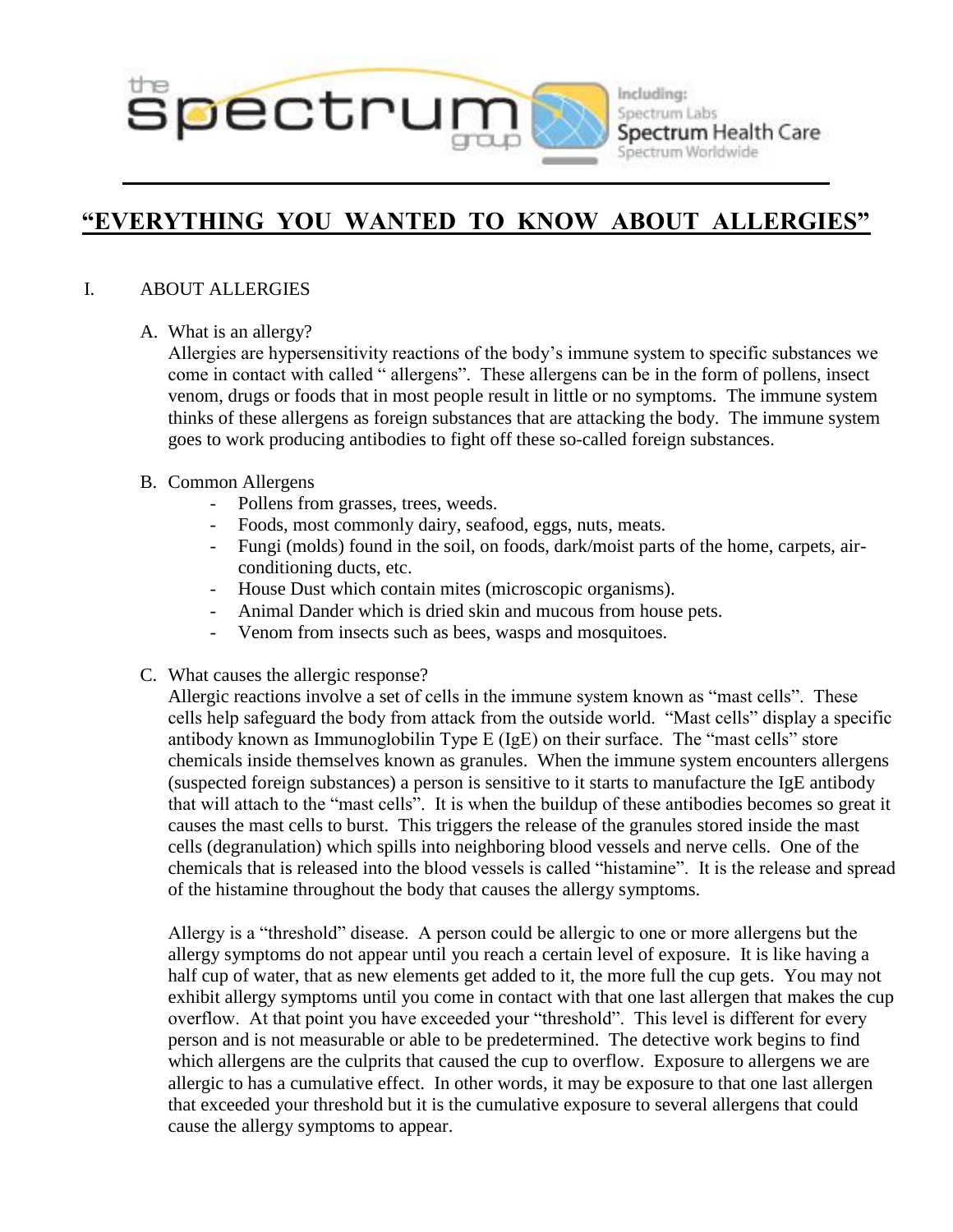- D. What do over-the-counter and prescription medications do for allergies? Since it is the histamines that circulate throughout the body that cause the allergy symptoms, the usual response is to take an "anti-histamine" product. These medications serve to mop up the circulating histamines (like a sponge) to help eliminate or provide temporary relief from allergy symptoms. These medications can not cure or prevent an allergy; merely mitigate the discomfort associated with allergy symptoms.
- E. Some of the most common allergy symptoms are:
	- \* Abdominal bloating, cramping, pain \* Hypertension
	- \* Constriction of the throat \* Indigestion
	- \* Depression \* Itching
	-
	-
	- \* Edema \* Nausea
	- \* Eye Redness \* Rash
	-
	- \* Headaches \* Sweating
	-
- 
- 
- 
- \* Diarrhea \* Muscle aches and cramps
- \* Drowsiness \* Nasal congestion
	-
	-
- \* Flatulence \* Sore Throat
	-
- \* Hives  $*$  Vomiting

### II. ABOUT IN-VITRO ALLERGY TESTING

A. What type of test is this?

This is an *in vitro* (outside the body) test using a small amount of patient serum tested in a laboratory.

The method of testing utilized is known as ELISA (Enzyme Linked Immunosorbent Assay), but is often referred to as RAST, which was the acceptable method first developed in the 1970's using radioactive isotopes to perform an *in vitro* allergy test. In the late 1990's ELISA became the more accepted methodology using enzymes in the testing procedures rather than radioactive isotopes.

B. What is the test looking for and how is it performed?

This test is looking for the level of circulating IgE antibody to each of the environmental and food allergens included in the test panels. The level of IgE present indicates the degree of allergy to each specific allergen.

A small amount of a patient's blood serum is dropped onto a microtiter laboratory plate that has been coated with each of the allergens being tested for. Through a series of chemical washes, rinses and incubation periods, a chemical reaction takes place between the serum and the allergens on the plate. This reaction results in a color transformation. Using sophisticated laboratory instruments, this color reaction is measured and compared against individual positive and negative controls that are also run for each patient. The measurement of this reaction gives a numerical scoring indicating the level, if any, of allergy to each substance.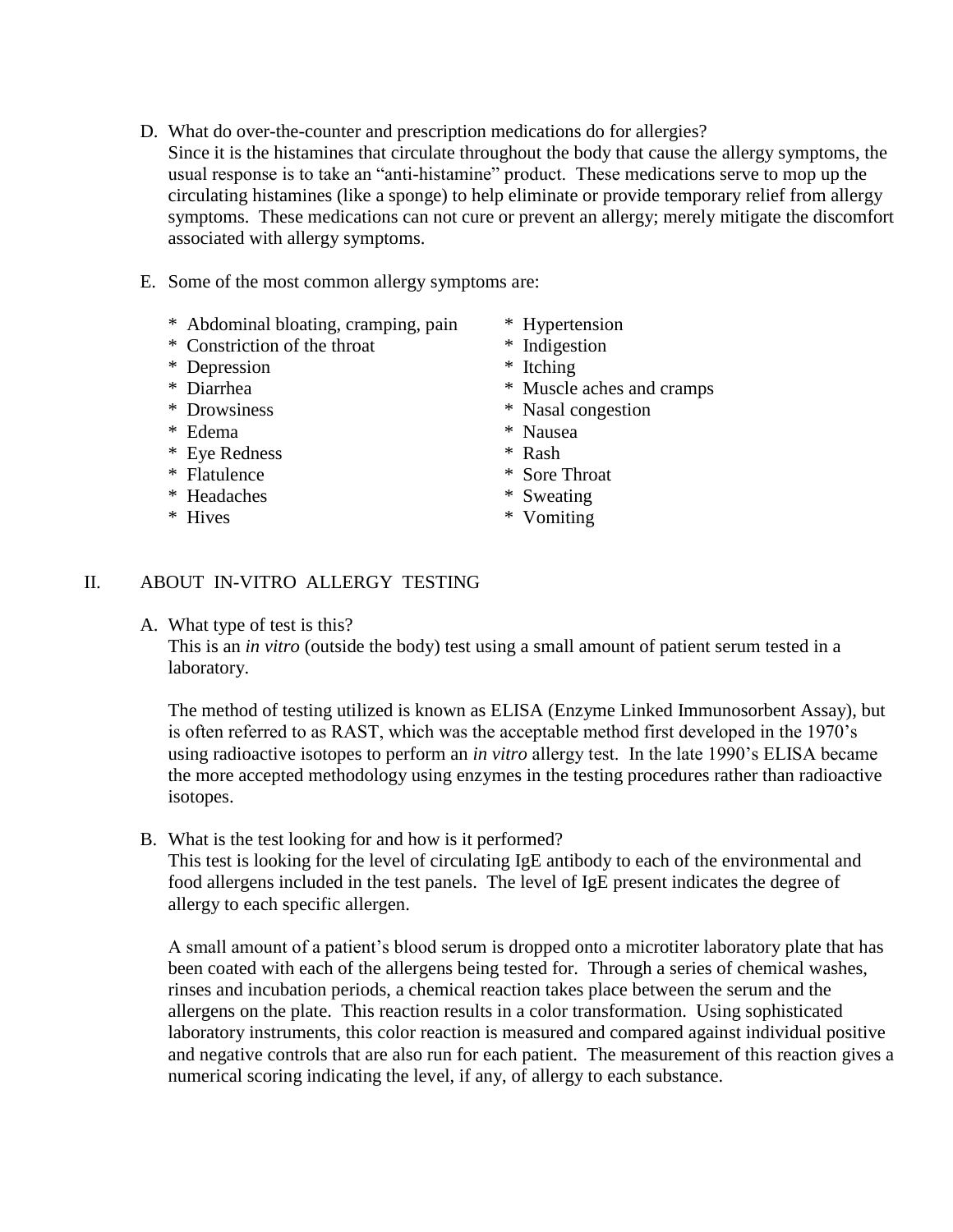C. What substances can be tested for?

Environmental allergens consisting of regional grasses, trees, weeds as well as fungi and epidermals. A total of 45 allergens are tested in this panel.

Food allergens consisting of meats & poultry, seafood, dairy, vegetables, fruits, grains, spices, food additives, and other items. A total of 46 or 90 allergens are tested depending on the panel selected.

- D. Is there any preparation needed to take this test? There is <u>no</u> preparation necessary to take this test. The patient <u>does not</u> have to fast nor do they have to stop using any anti-histamines prior to taking it. This test is looking for circulating, allergen-specific, IgE antibodies which are not effected by whether the patient has fasted or is taking anti-histamines.
- E. What is the difference between the blood test and the skin test performed by a physician? Both methods are approved by the American Medical Association to test for possible allergies. A comparison of the two methods is as follows:

### Blood Test Skin Test

- Relatively pain-free  $\overline{\phantom{a}}$  Often painful
- Up to 135 allergens tested at one time Limited # of allergens tested for with with a single blood draw each office visit
- Takes only a few minutes to administer Requires a lengthy office visit
- Can be administered at most public health Must be performed in a physician's screenings or laboratory draw centers office
- 
- Cost is relatively low and affordable Cost is relatively expensive
- Test performed and measured in a laboratory Test results based on observation and with results available in a matter of days experience of physician shortly after for a large number of substances tested administered for a limited number of

- 
- 
- 
- 
- No risk of anaphylaxis or reaction Patient must be watched at physician's office for anaphylaxis and reactions
	-
	- substances tested
- F. Will the test tell me if I am allergic to substances I have avoided for quite some time i.e. foods I have eliminated from my diet?

No. The IgE antibody produced by the body has a certain half-life. If a long period of time has elapsed in that the body does not come in contact with a substance it has previously reacted to, it may eventually stop producing that antibody. Depending on the individual the life of those antibodies can be weeks or months before the IgE level has been depleted.

A person should not eat foods they suspect or know they were previously allergic to prior to taking this test to find out if they are still allergic to that substance! This activity could be dangerous and/or cause discomfort if there is a true allergy response.

The immune system has a permanent memory. It will always remember substances the body has been exposed to that it views as a "foreign substance". Frequently if a person avoids a substance they are allergic to for quite some time and then is exposed to that substance once again(i.e. reintroducing foods into the diet), the allergy symptoms may reappear more severe than in previous episodes.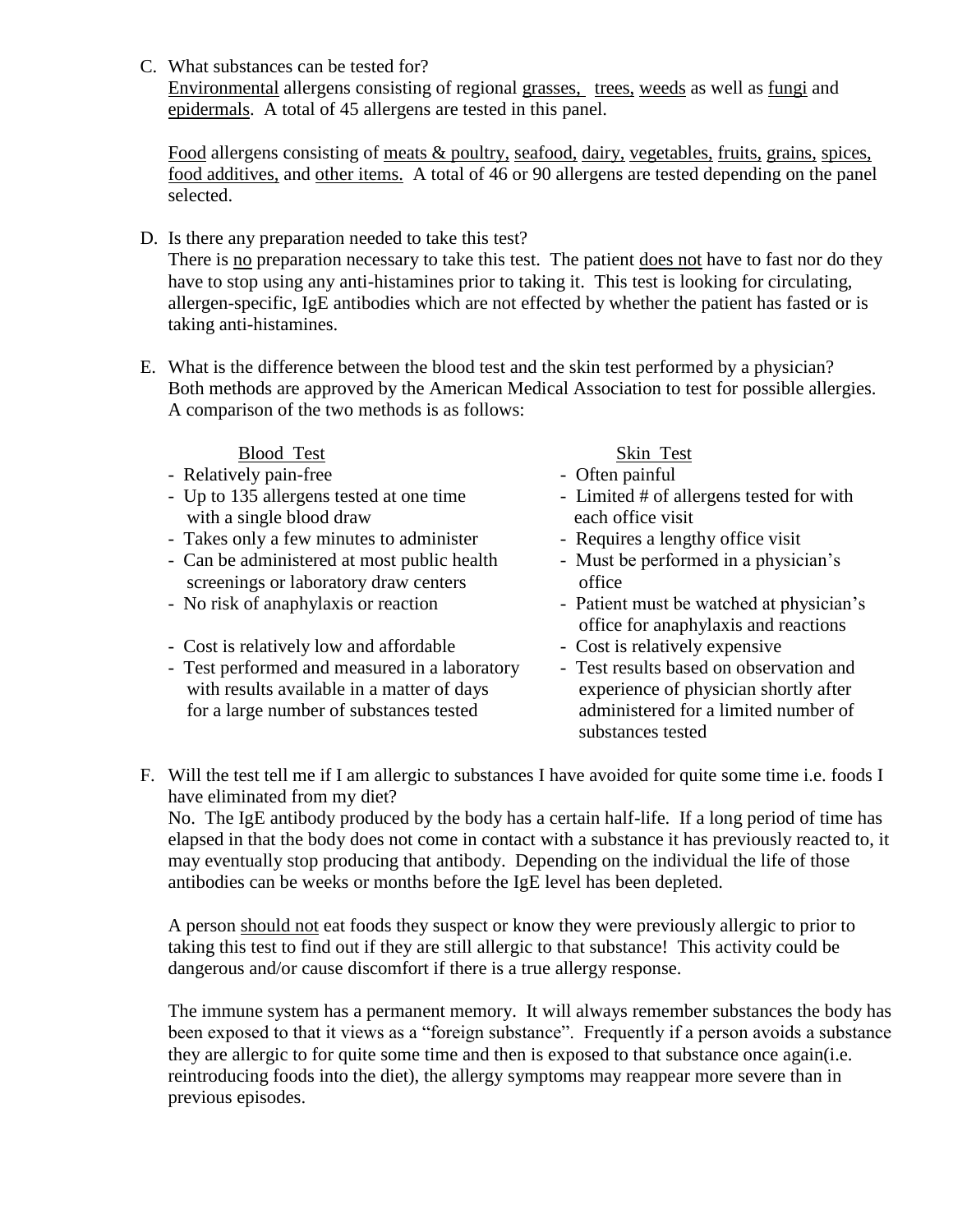#### G. How is this test administered?

A small amount of blood (less than one test tube full) is drawn and spun down and separated into serum. It is the serum portion of the blood that contains the "mast cells" that have allergen specific IgE antibodies attached to them. The test tube of serum, along with an allergy test order form is sent to the allergy testing laboratory the same day it is drawn.

# III. ABOUT THE ALLERGY TEST RESULTS

A. How do I interpret the test results?

The level of allergic reaction is expressed in numbers ranging from 0 to 5, with 0 being the least amount of antibody found and 5 being the highest. As a general rule, the higher the number, the higher the level of circulating antibody.

| $0$ – Negative Response | 3 – Moderate level  |
|-------------------------|---------------------|
| 1 – Equivocal/Low Level | $4 - High Level$    |
| 2 – Mild level          | 5 – very High Level |

B. What should I do if tested positive for allergies?

You should **always** consult a physician when interpreting any medical test report. As a general rule, if you have an allergic response to a specific allergen, the best course of action is avoidance of that item. With **airborne** allergens this is very difficult to do and your physician should determine if you are a candidate for allergy shots (immunotherapy) and which foods should be avoided or eliminated from your diet.

C. Allergy or Sensitivity or Intolerance

If a person has a true allergy it means there is a measurable amount of circulating, allergenspecific IgE antibody in the blood.

Some people exhibit allergy-like symptoms yet there is no allergen specific antibody found in their blood. There are environmental and food substances that people have a sensitivity to but not an allergy although exhibiting similar symptoms.

A major difference between an allergy and a sensitivity is that the latter may be more temporary and will dissipate sooner than upon eliminating the exposure to or consumption of the substance in question. This situation occurs frequently with **cats** where a person exhibits allergy symptoms if they come in contact with cats but there is no significant level of cat allergen IgE in their blood. Removing oneself from contact or the vicinity of the cat you should notice the allergylike symptoms subsiding rather quickly. In a true allergy the symptoms would remain for quite some time if the immune system was triggered sufficiently to start producing IgE antibodies.

Some people have a medical condition known as intolerance i.e. lactose intolerance and gluten intolerance. The symptoms associated with these conditions are similar to some allergy symptoms but a physician will have to perform specialized tests of the gastrointestinal system to diagnose these.